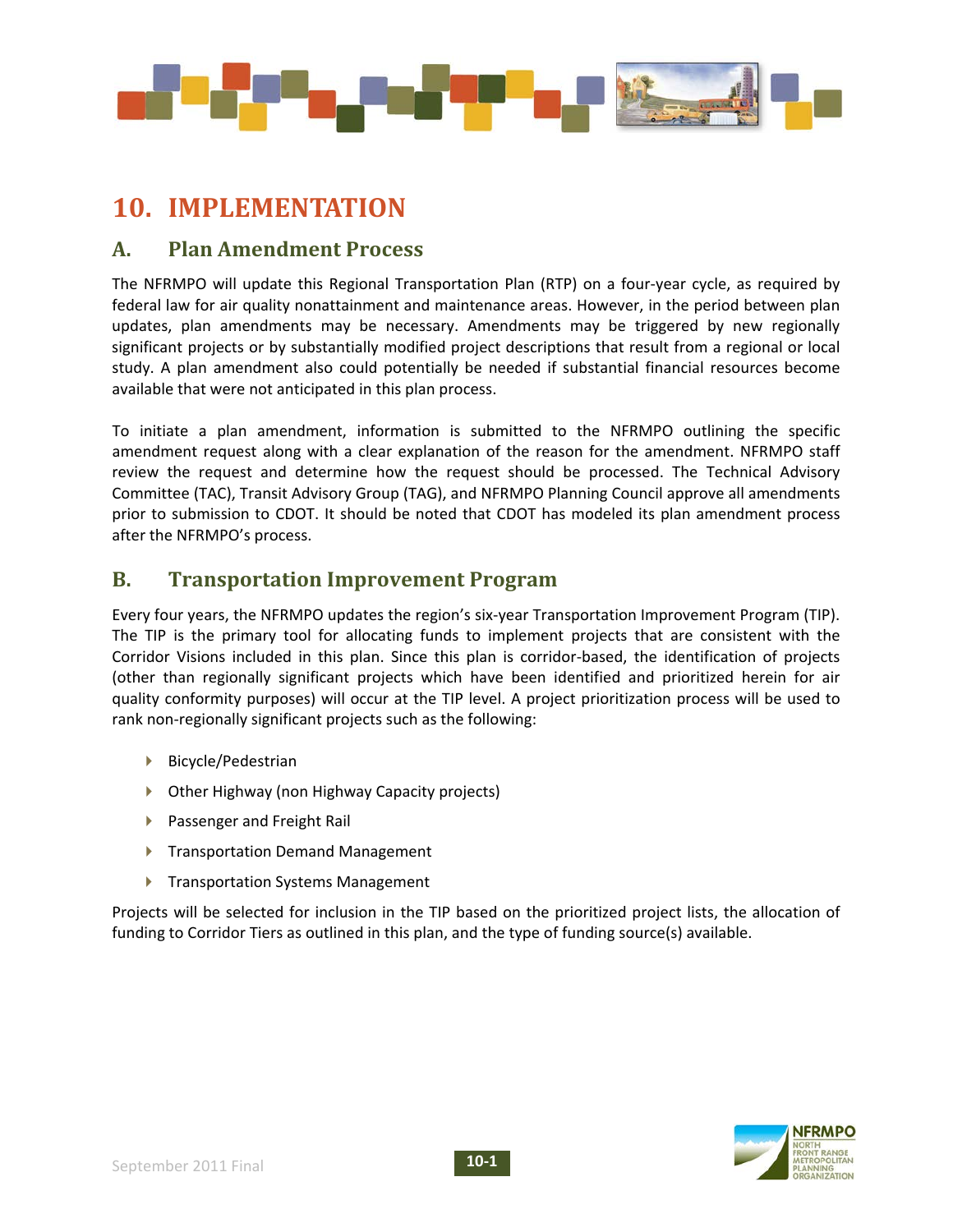

## **C. Strategies**

The greatest challenge to meeting transportation demand in the NFRMPO will be finding resources to pay for the implementation of this plan. There is an estimated funding shortfall of approximately \$3.63 billion to achieve the vision for the NFRMPO multi-modal transportation system by 2035. In addition, the dollars identified in the Fiscally Constrained Plan chapter (**Chapter 8)** are not certain sources of funding. To address the funding gap, the NFRMPO Planning Council could pursue additional policies to aid in the implementation of this regional plan. The strategies listed below represent a potential menu of options that could be used to effectively implement the transportation vision for the NFRMPO.

- **Focus available funding on only the most critical projects**. This plan begins to set the stage for focusing available funding on the most critical projects by establishing the corridor tiers. As described in Chapter 8, the Planning Council has allocated 70 percent of the available flexible funding to Tier One, thus indicating a preference for focusing improvement projects on these high priority corridors. The Planning Council has also specified a desire to complete existing projects (e.g., the current TIP projects) rather than distributing the limited funding to small pieces of many projects.
- **Focus on projects that provide the most benefit for the least expenditure of revenue**. Examples could include Travel Demand Management projects (e.g., carpooling and vanpooling), Transportation System Management projects (e.g., traffic management and traveler information), and intersection improvement projects. The concept of "thin roads, thick nodes" will guide many improvements, particularly intersection improvements, which can provide the highest return on investment for maintaining a transportation facility as a thruway.
- **Emphasize projects that minimize long‐term costs**, such as phased projects or temporary improvements. Another example is roadway maintenance, which, when addressed in a timely manner, can postpone or eliminate the need for expensive reconstruction.
- **Complete Access Management Plans** to preserve capacity and enhance safety on corridors or portions of corridors where significant residential or commercial development is anticipated. The Planning Council's adopted Strategic Action Plan (2010) encourages developing access management plans for all Regionally Significant Corridors in the North Front Range that do not have such plans. Additional county and city arterials that have been identified as "regionally significant" should also have access management plans developed.
- Encourage local governments (counties and municipalities) and state and federal land management agencies to work with CDOT and the NFRMPO to **develop or update local comprehensive plans** (including transportation plans) that minimize the effects of growth and development on transportation infrastructure.
- Work with CDOT staff to implement the Phase I component of the **North I‐25 EIS**.